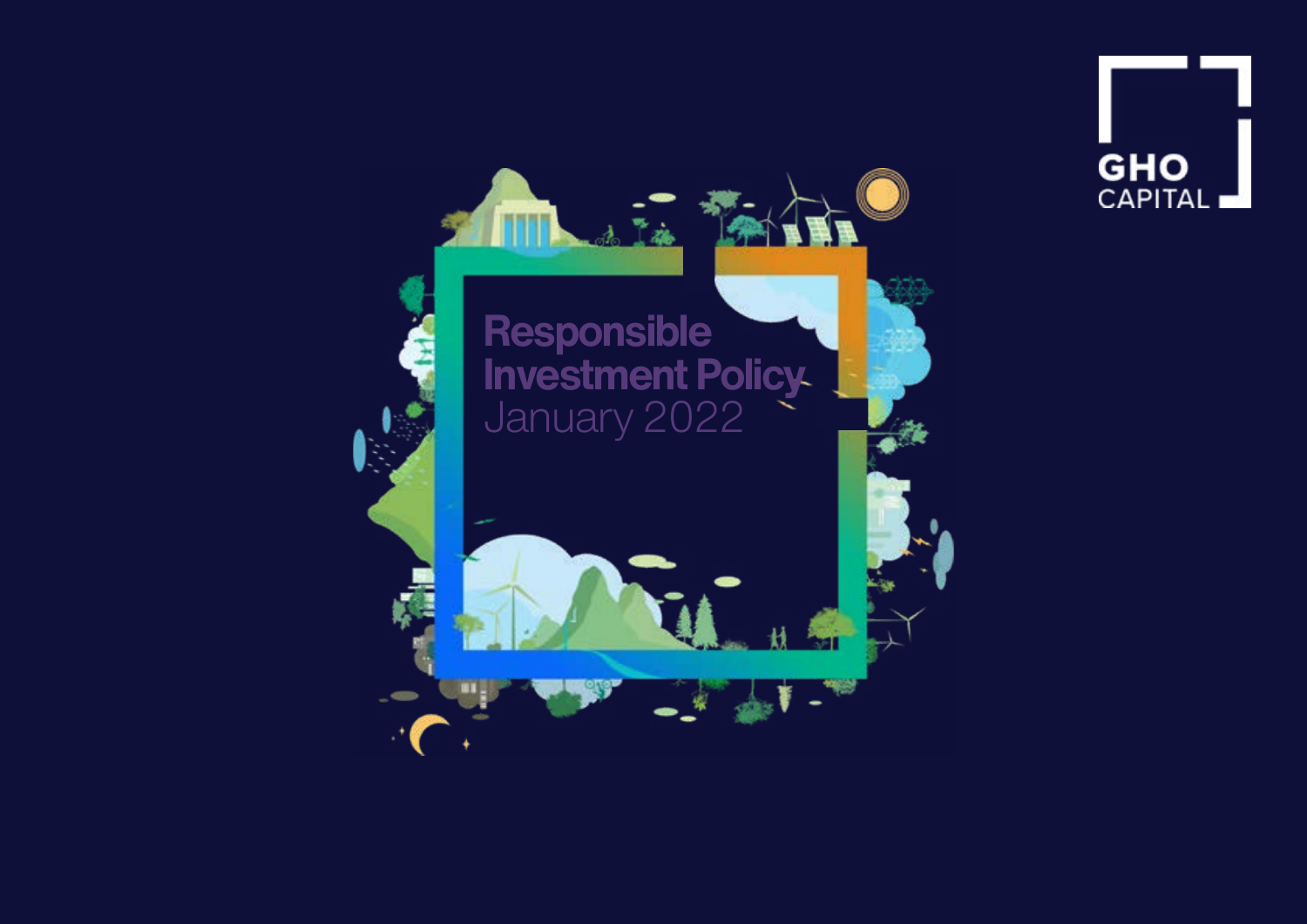**2 Box 2016 Capital Partners LLP Responsible Investment Policy And American Capital Capital GHO Capital GHO Capital GHOO** 

**Better, faster, and more accessible healthcare. Enabling world-class** leadership teams to succeed.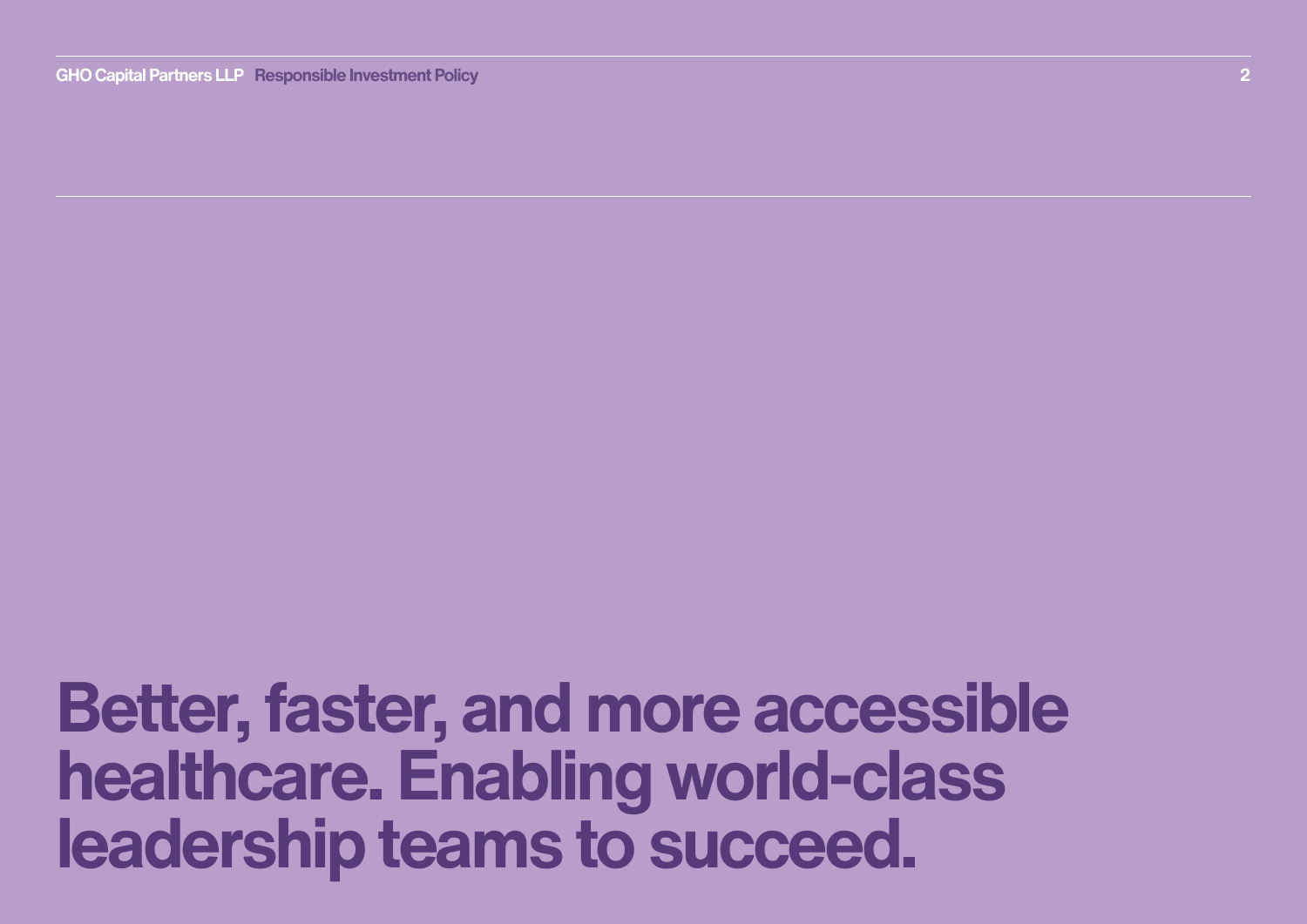# **Contents**

- **1. Founding principles**
- **2. Our commitments**
- **3. Delivering on our commitments**
- **4. A materiality approach**
- **5. Incorporating climate change awareness into our process**
- **6. Responsible investment governance**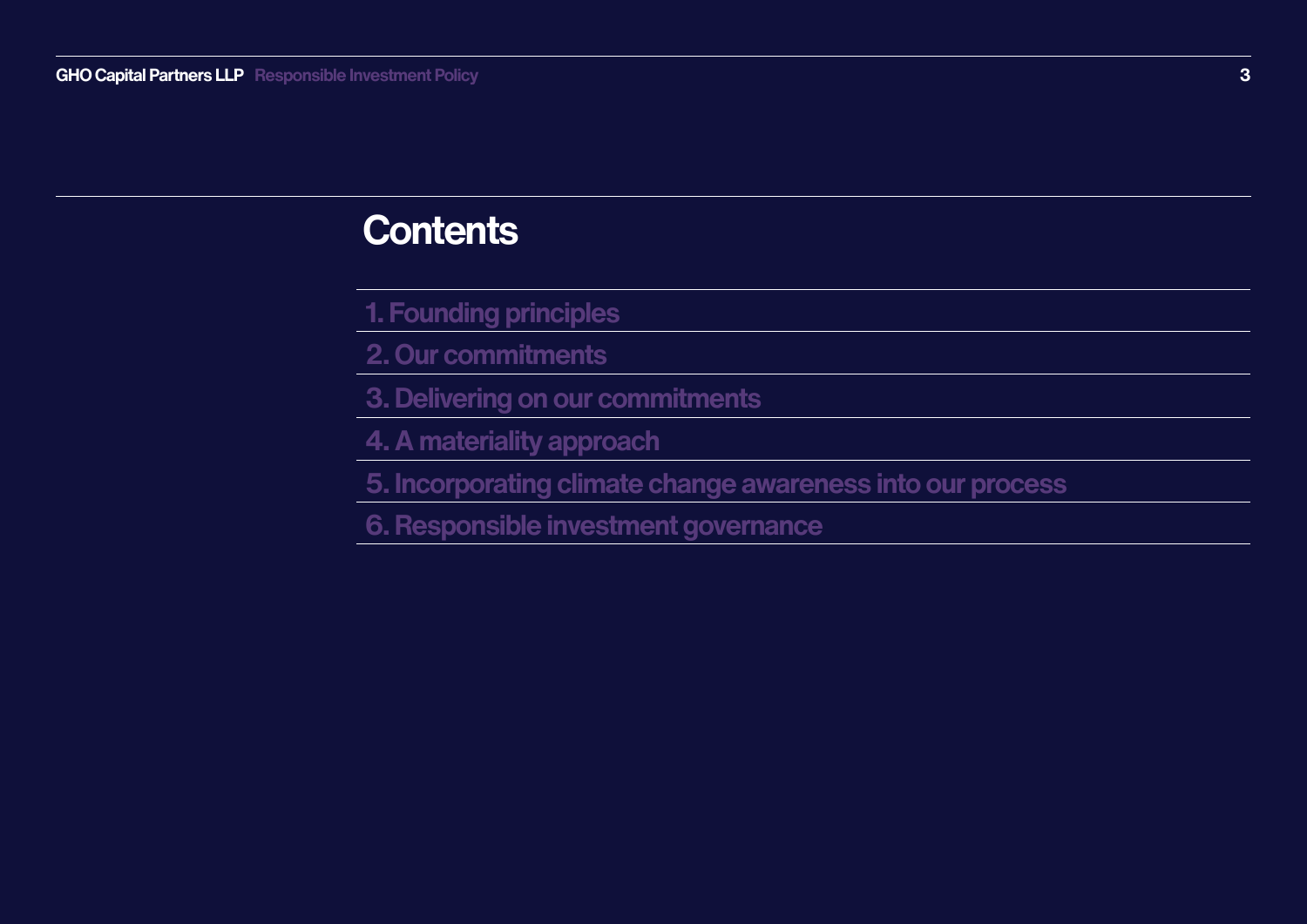# <span id="page-3-0"></span>**1. Founding principles**

GHO Capital ("GHO") has a purpose-driven investment model seeking opportunities that enable better, faster, and more accessible healthcare. GHO is committed to considering environmental, social, and governance ("ESG") factors to mitigate risk, make better investment decisions, and build sustainable businesses.

Our structured Responsible Investment ("RI") framework - outlined in this Policy - is an integral part of our investment process. The framework identifies ESG factors at every stage of the investment life cycle, from origination through to exit. Through consistent dialogue we aim to ensure that portfolio companies i) are aware of their ESG risks and opportunities: and ii) implement sustainability practices, measured and reported in their value creation plan.

# **commitments Our 2.**

At GHO we believe it is our fiduciary duty and social responsibility to incorporate ESG considerations into investment decision-making processes and we are committed to acting as a responsible steward of our investors' capital.

GHO frames its RI approach around the six principles of the United Nations Principles for Responsible Investment ("UN PRI"), to which we have been a signatory since 2015 We commit to:

- 1. incorporating ESG considerations into our investment analysis and decision-making processes;
- 2. being active owners and incorporating ESG considerations into our ownership policies and practices:
- 3. seeking appropriate disclosure on ESG matters by the entities in which we invest;
- 4. promoting acceptance and implementation of the UN PRI within the investment industry;
- 5. working with other investors to enhance our effectiveness in implementing the UN PRI; and
- 6. reporting on our activities and progress towards implementing the UN PRI.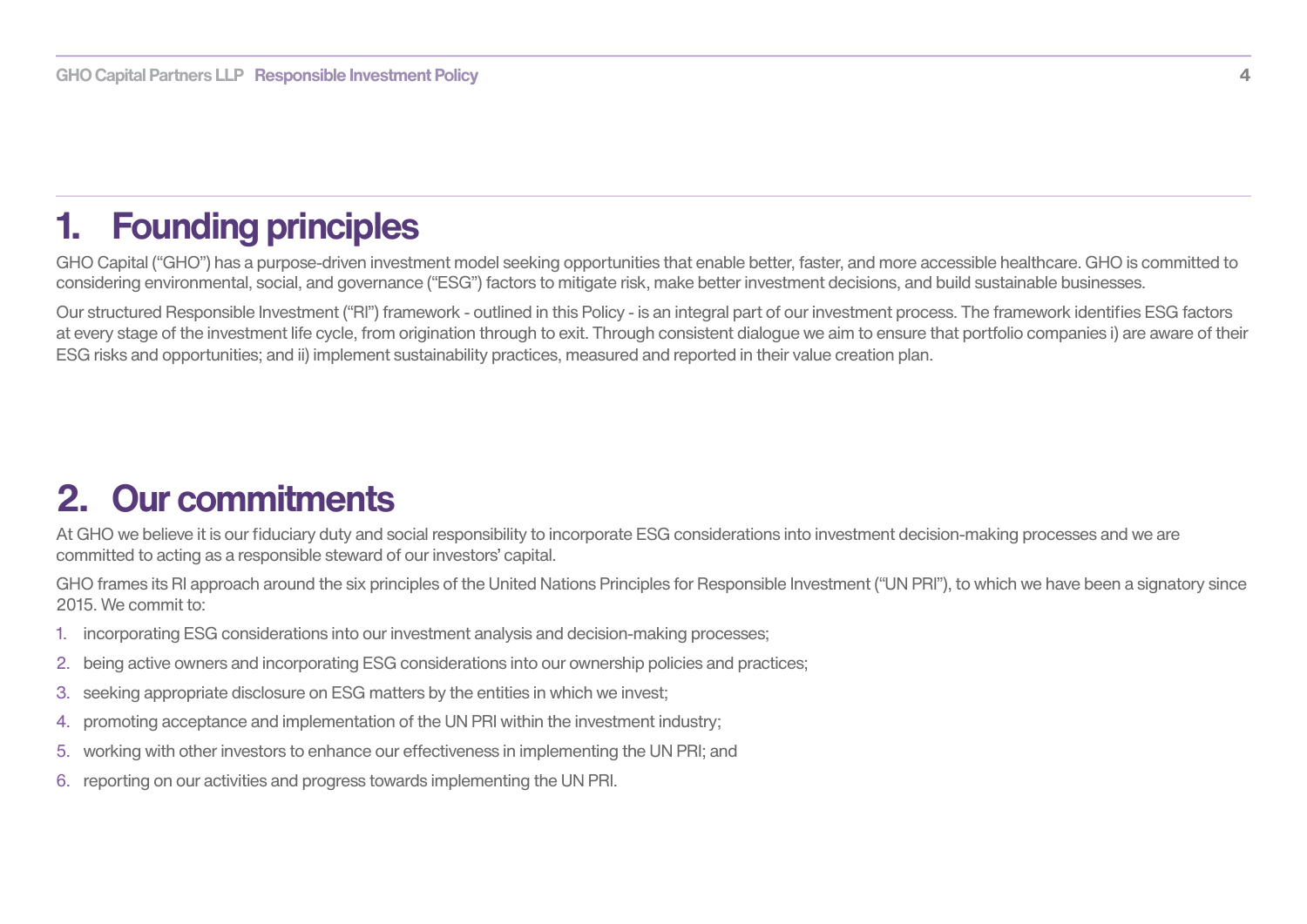# <span id="page-4-0"></span>**2. Delivering on our commitments**

## **3.1.** Incorporating ESG considerations into our investment decisions

## **Origination and screening**

GHO's strategy is to invest in specialist healthcare companies. We maintain a list of activities and geographies we will not invest in (Appendix 1).

We are committed to working with our portfolio companies to develop greater ESG awareness and practice. A poor ESG track record may be considered, if we believe that there is opportunity for meaningful ESG improvement.

#### **ESG** due diligence and deal execution

ESG due diligence ("EDD") by third party specialist providers is conducted on every GHO investment, in order to identify specific ESG risks and opportunities.

The focus for EDD is informed by GHO's initial screening. A materiality approach is taken for both initial screening and EDD, drawing on the Sustainability Accounting Standards Board ("SASB") and MSCI's quidelines.

In order for the GHO Investment Committee ("IC") to make informed investment decisions taking material ESG factors into account, the findings of EDD are always presented at IC meetings. Where investments are approved, the EDD is used by the GHO deal team during the ownership phase.

Contingency planning is also performed and documented to flag future ESG risks.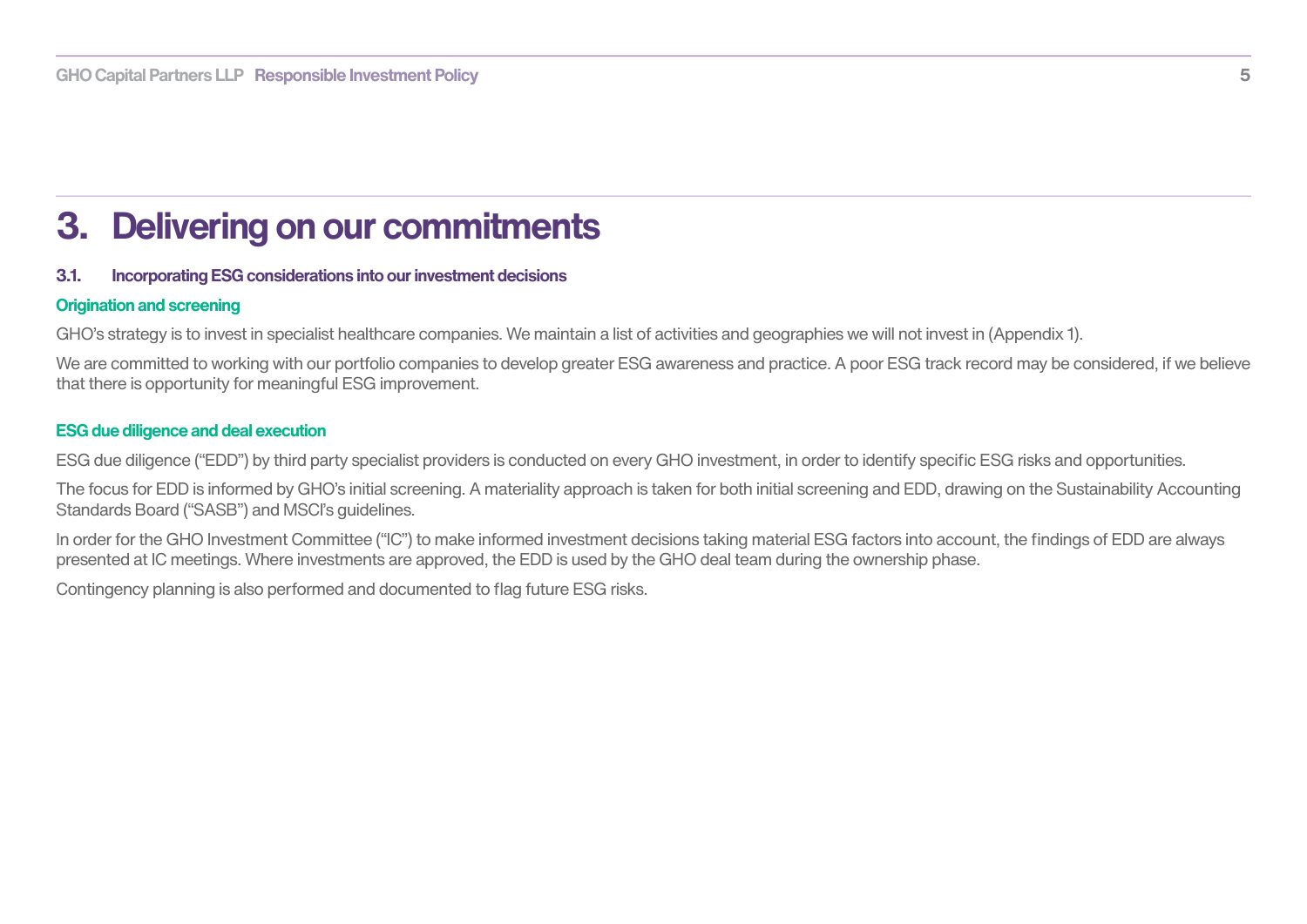### **3.2.** Being active owners with ESG in our ownership policies and practice

#### **Monitoring and value creation**

GHO takes an active role in managing and overseeing the companies in which it invests. The Firm aims to acquire majority stakes, and in the event where minority stakes are acquired, the Firm seeks to acquire the similar rights as larger investors, by way of board representation and a list of reserved matters, to ensure we retain joint control over the target company. Involvement at the highest level allows us to address ESG risks and opportunities directly with our portfolio companies and initiate change where required.

The results of the pre-investment ESG review are used to highlight areas for progress and establish ESG KPIs, detailed in the portfolio company's 100 or 180 day plans.

Regularly thereafter, the Firm's Director of Sustainable Investing, in collaboration with the deal team, monitors progress on ESG topics through ESG meetings with the management team and, where necessary, on-site ESG reviews. Material ESG factors are itemised for discussion at our Quarterly Portfolio Review meetings and ESG targets are addressed directly with our portfolio companies at each Board meeting.

#### **Exit preparation**

When nearing the exit phase, GHO's deal team assesses a portfolio company's ESG progress since acquisition, using the pre-investment ESG review as a benchmark. Where appropriate, ESG vendor due diligence is completed by third party providers to assess the impacts of ESG factors on the portfolio company's financials and comment on (and quantify where possible) ESG value creation. This information is incorporated into exit documentation to demonstrate the value of ESG integration to prospective buvers.

#### **factors 3.3.** Seeking appropriate disclosure on ESG factors

GHO is developing an ESG framework that consists of a set of both i) universal and ii) healthcare-specific ESG KPIs which will be used to track progress. These are informed by the World Economic Forum's metrics for sustainable value creation and the EU's Sustainable Finance Disclosure Regulation's ("SFDR") Principle Adverse Indicators. Such framework is in the process of being rolled-out throughout our portfolio. Following this, we will seek periodic disclosure on these metrics from our portfolio companies.

#### **3.4.** Promoting UN PRI within the investment industry

GHO actively engages with co-investors and sponsors on the rationale for Responsible Investing and the development of good practices. We have also communicated this RI Policy and ESG expectations to relevant stakeholders (including employees, portfolio companies, our advisor community and investors) from whom we have received strong acceptance and support for our initiatives.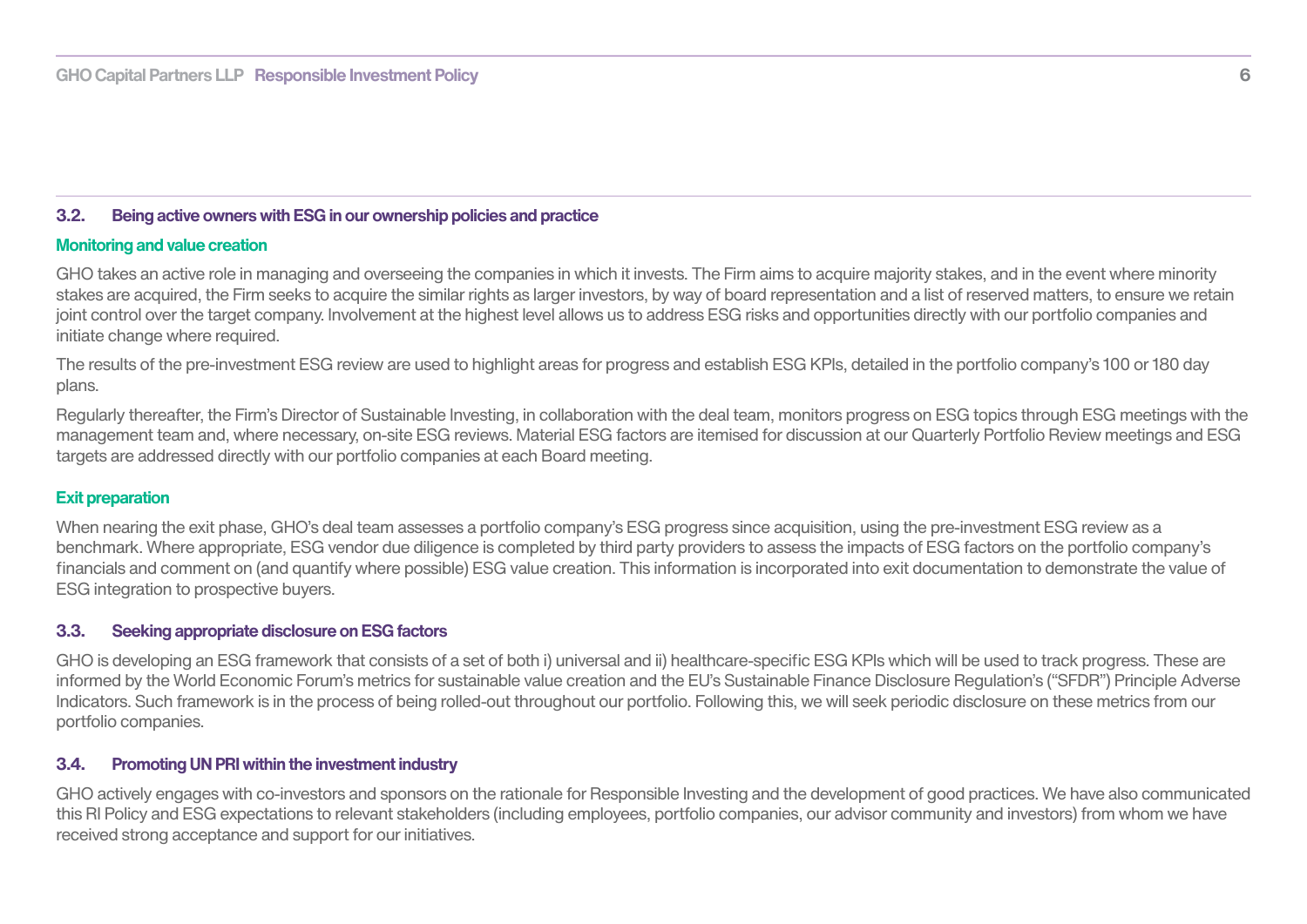#### <span id="page-6-0"></span>**9.5.** Working with other investors to implement the UN PRI

GHO is an active member of the UN PRI community, regularly attending and participating in the organisation's events, conferences, workshops, and webinars.

We also engage with peers to promote the widespread adoption of Responsible Investment strategies through various industry groups, such as A Blueprint for Better Business and the British Private Equity & Venture Capital Association ("BVCA").

#### **9.6.** Reporting on our progress towards implementing the UN PRI

GHO provides ESG data and information to its investors through acquisition, annual and quarterly reporting. Our yearly ESG investor report, first published in 2021, related incidents are directly communicated to relevant stakeholders as they arise. We also provide an ESG update at our Annual General Meeting. includes information about our firm's progress towards implementing the UN PRI as well as the ESG performance of our portfolio companies. More urgent ESG-

## **4. A materiality approach**

We apply the concept of materiality when determining which ESG factors to address in our portfolio. This allows us to remain focused and ensures our ESG efforts are aligned with what matters most to our stakeholders.

Topics we consider material to our portfolio include:

| <b>Environmental</b> |  |
|----------------------|--|
| Climate              |  |
| Pollution            |  |

| Governance                     |              |
|--------------------------------|--------------|
| Corporate governance           | <del>⊫</del> |
| Regulatory compliance          |              |
| Ethical practices and policies |              |
| Data privacy and cybersecurity |              |

| <b>Social</b>                     |  |
|-----------------------------------|--|
| Health and safety                 |  |
| Product safety & product quality  |  |
| Patient safety                    |  |
| Employee and workforce management |  |
| Human capital development         |  |
| Diversity & inclusion             |  |
| <b>Community Engagement</b>       |  |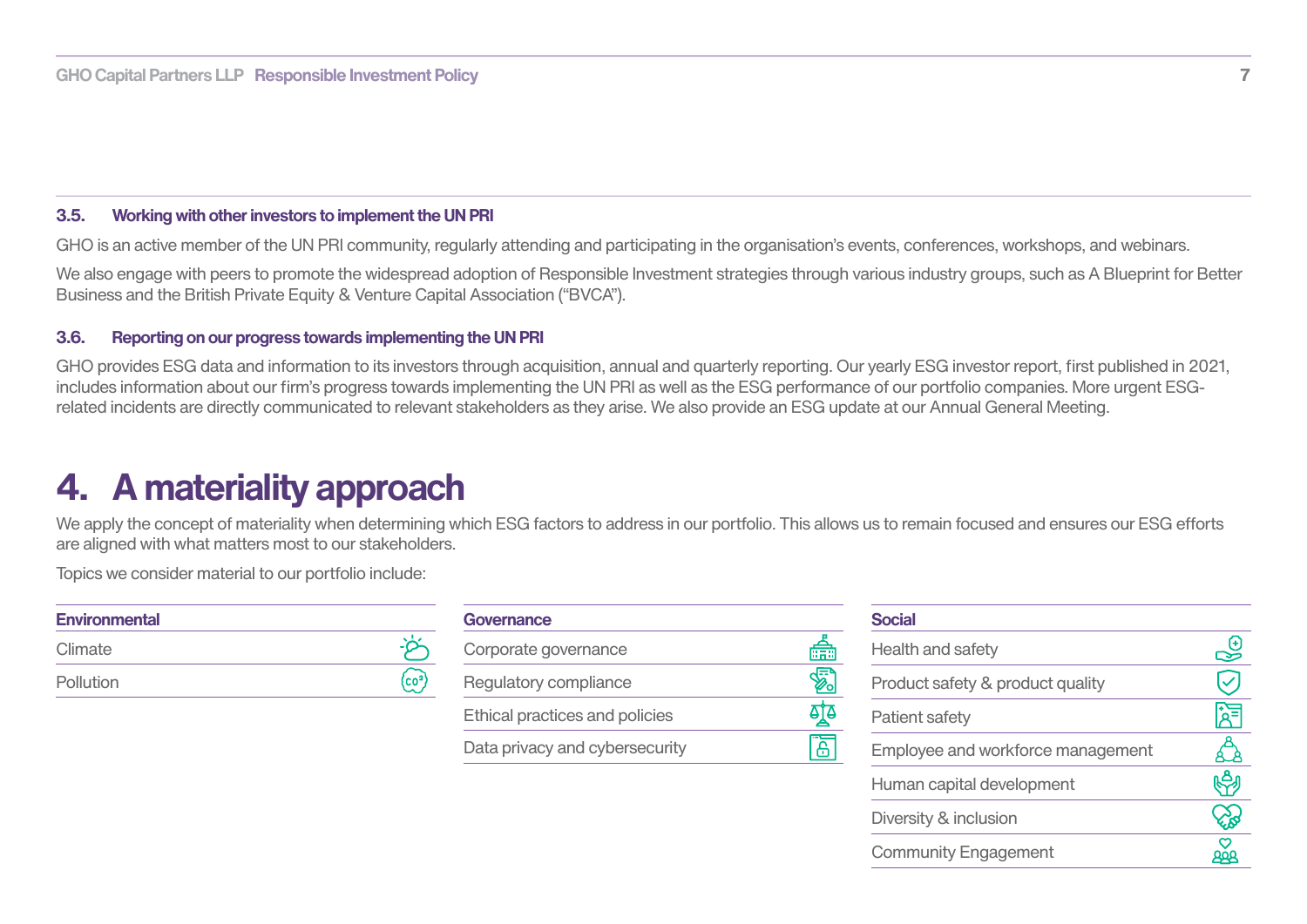<span id="page-7-0"></span>For each investment, we refine and order the list of material ESG factors considering risks posed to a company's business as well as value creation opportunities. Examples of risks that we consider when assessing the materiality of ESG factors include:

- <sup>-</sup> Compliance risk risk of financial penalties, legal issues or material business loss resulting from the failure to comply with ESG-related laws or regulations;
- $\blacksquare$  Requiatory risk risk of a change in ESG-related laws and requiations that could potentially lead to financial penalties, legal issues or material business loss;
- Business risk risk of material business disruption or revenue loss resulting from inadequate or failed internal processes, people, and systems for addressing a given ESG issue (e.g. employee injuries, fatalities, strikes, environmental pollution incidents, business contract loss, etc.); and
- Reputational risk risk of possible damage to a company's brand and reputation resulting from the failure to address ESG factors perceived as highly important to key stakeholders.

Examples of value creation opportunities that we consider when assessing the materiality of ESG considerations include:

- + reduction in operational costs associated with energy, fuel, and water use;
- + reduction in employee turnover (e.g. costs of recruiting, hiring, and training new employees);
- + improvement of brand value and reputation;
- + enhancement of employee productivity, motivation, morale, wellbeing, and engagement; and
- + new product, service and market opportunities relating to ESG factors.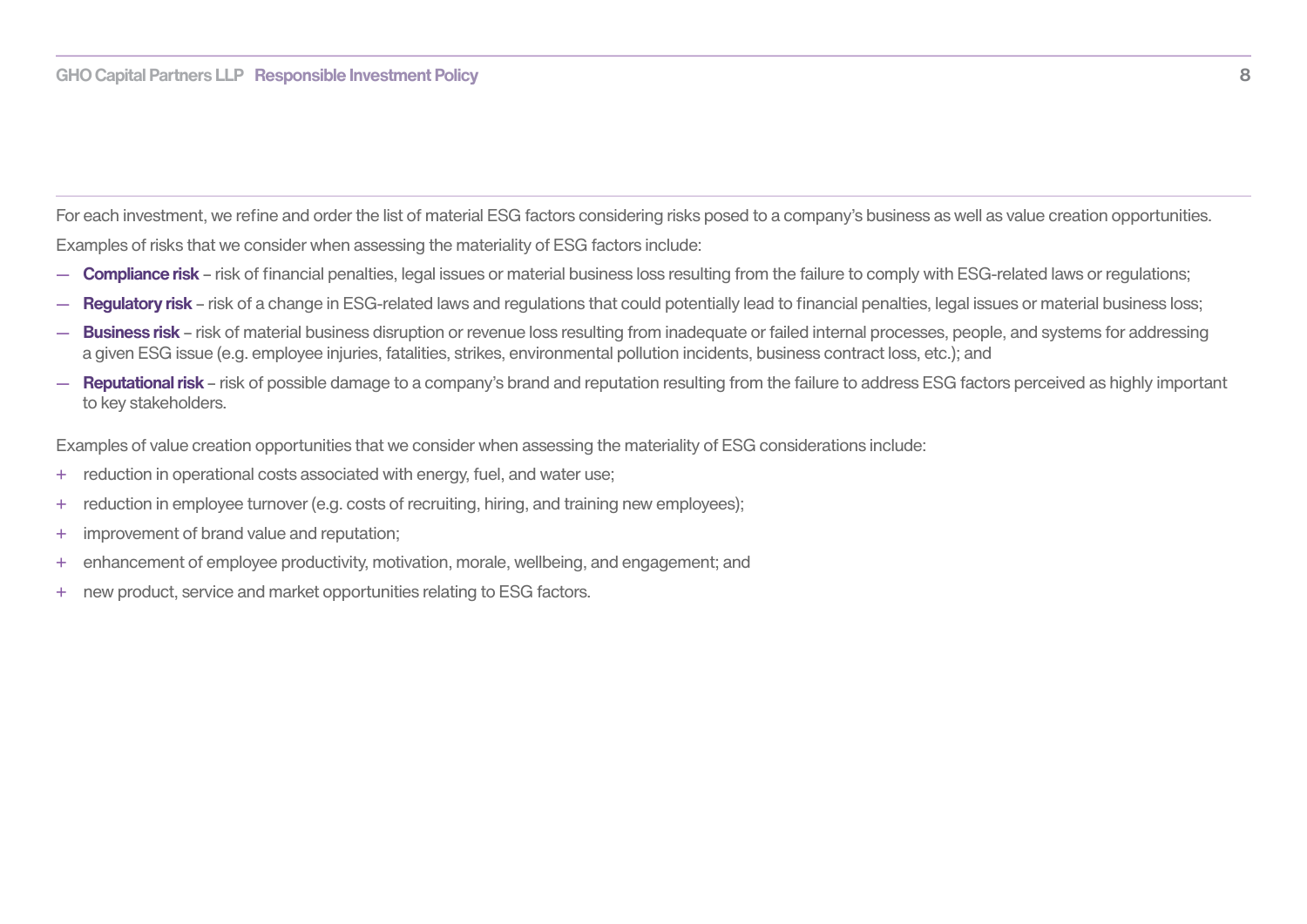## <span id="page-8-0"></span>**5. Incorporating climate change awareness into our processes**

We recognise the potential impact that our portfolio companies may have on climate change, as well as the physical risks (impacts from changing climate patterns) and transition risks (policy, legal, technological, and market changes) they could be exposed to. Furthermore, we recognise that addressing and providing solutions to climate change can be a source of opportunity. As such, consideration of climate change is an integral part of our Responsible Investment strategy.

As UN PRI signatories, we report on several indicators regarding our management of risks and opportunities related to climate change. These indicators are modelled . ("TCFD"). on the disclosure framework of the Financial Stability Board's Task Force on Climate-related Disclosures ("TCFD").

## **6. Responsible investment governance**

GHO has appointed a Director of Sustainable Investing who leads on reviewing the RI Policy and is responsible for the day-to-day implementation of RI activities and for providing information and updates on RI to GHO's Managing Partners, who have ultimate responsibility for RI efforts. The Director of Sustainable Investing meets regularly with the GHO Managing Partners to report on RI progress.

GHO's investment professionals, with the support of the Director of Sustainable Investing, are responsible for ensuring adherence to this Policy with regards to the acquisition, ownership and realisation of investments. They receive training on this Policy, relevant ESG factors and accompanying ESG tools on a regular basis.

GHO Managing Partners review and, where necessary, update this Policy annually to reflect on-going efforts to improve our RI approach, as well as emerging requirements from stakeholders and evolving good practices.

GHO actively communicates this Policy to its investment professionals and uses this Policy as a basis to engage internal and external stakeholders on ESG.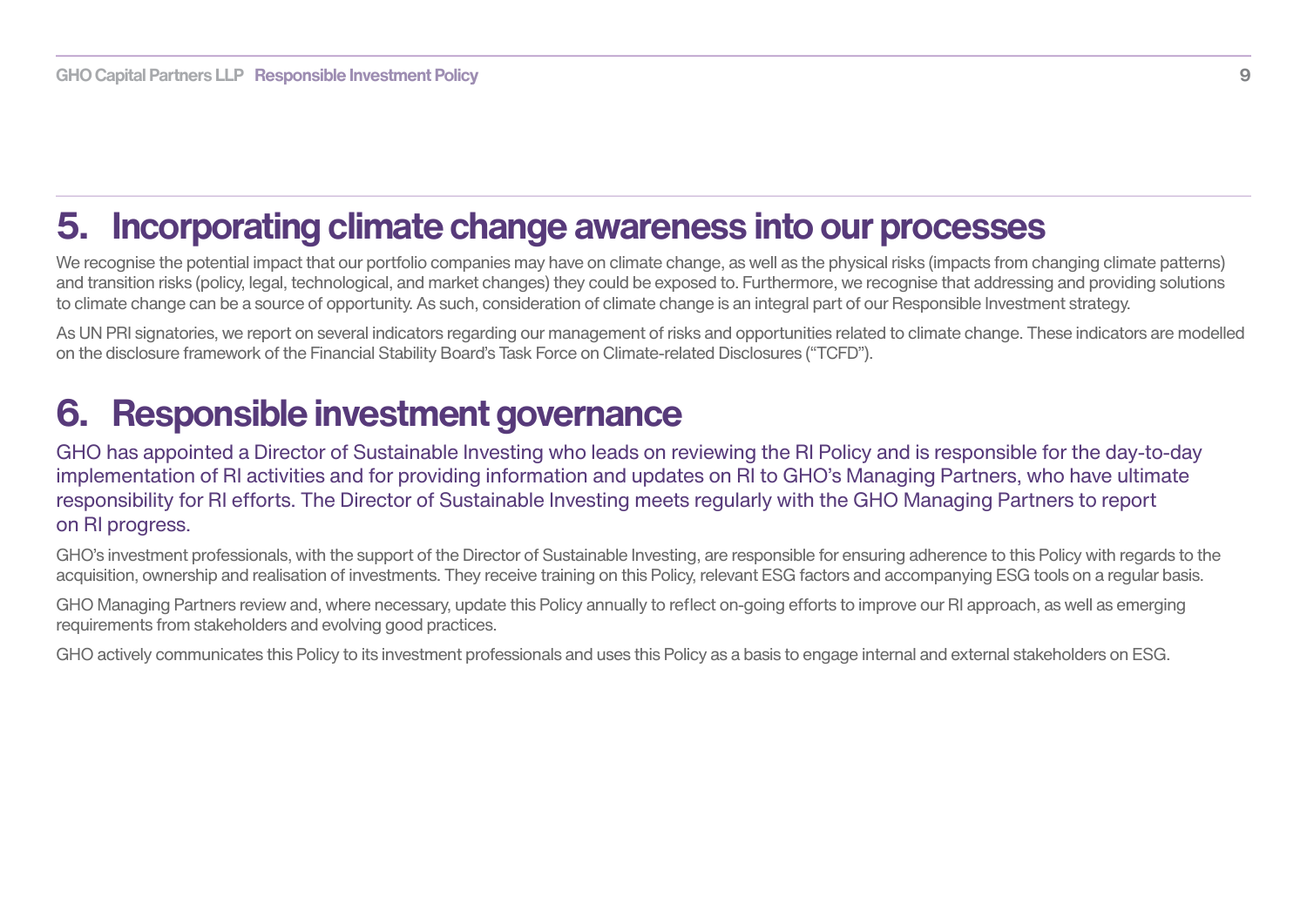# **Appendix: Exclusion list**

GHO refrains from investing in companies and geographies based upon i) compliance with laws and regulations, ii) standards of business practice; and iii) GHO's values and philosophy.

## *i Compliance with laws and regulations*

No investment will be made in companies engaged in tax evasion, fraud, corruption, coercion, collusion, obstruction, money laundering, financing of terrorism, organised crime, forced or harmful child labour, or any other activity which is prohibited by the laws or regulations to which the company is subject.

No investment will be made in companies headquartered or deriving the majority of their revenues from any nation which: (i) appears in the United Nations Security Council Consolidated Sanctions List; (ii) appears on the US Treasury Department's Office of Foreign Asset Control ("OFAC") list of sanctioned nations; or (iii) is subject to an embargo imposed by the European Union.

## **practice business of Standards) ii**

No investment will be made in companies that do not adequately address:

- Human rights in accordance with international standards such as the Universal Declaration of Human Rights ("UDHR") by the United Nations; and
- Working conditions in accordance with the European Union's Occupational Safety and Health ("OSH") Directives or similar regulation applicable in the jurisdictions in which the company is operating.

#### **iii)** GHO's values and philosophy

No investment will be made in the following activities:

| "Sin industries" exclusions:                                          |         |
|-----------------------------------------------------------------------|---------|
| Gambling, gaming casinos or equivalent                                |         |
| Tobacco or tobacco related products                                   |         |
| Pornography or prostitution                                           | $[+18]$ |
| Weapons and munitions for military purposes $(\overline{\mathbb{R}})$ |         |

| <b>Environment-related exclusions:</b>                |   |
|-------------------------------------------------------|---|
| Ozone depleting substances                            |   |
| Unbonded asbestos fibres                              | 俭 |
| Coal                                                  |   |
| Nuclear power                                         |   |
| Endangered or protected wildlife or wildlife products |   |

**Healthcare-related exclusions:** 

No investment will be made in businesses which operate animal testing facilities